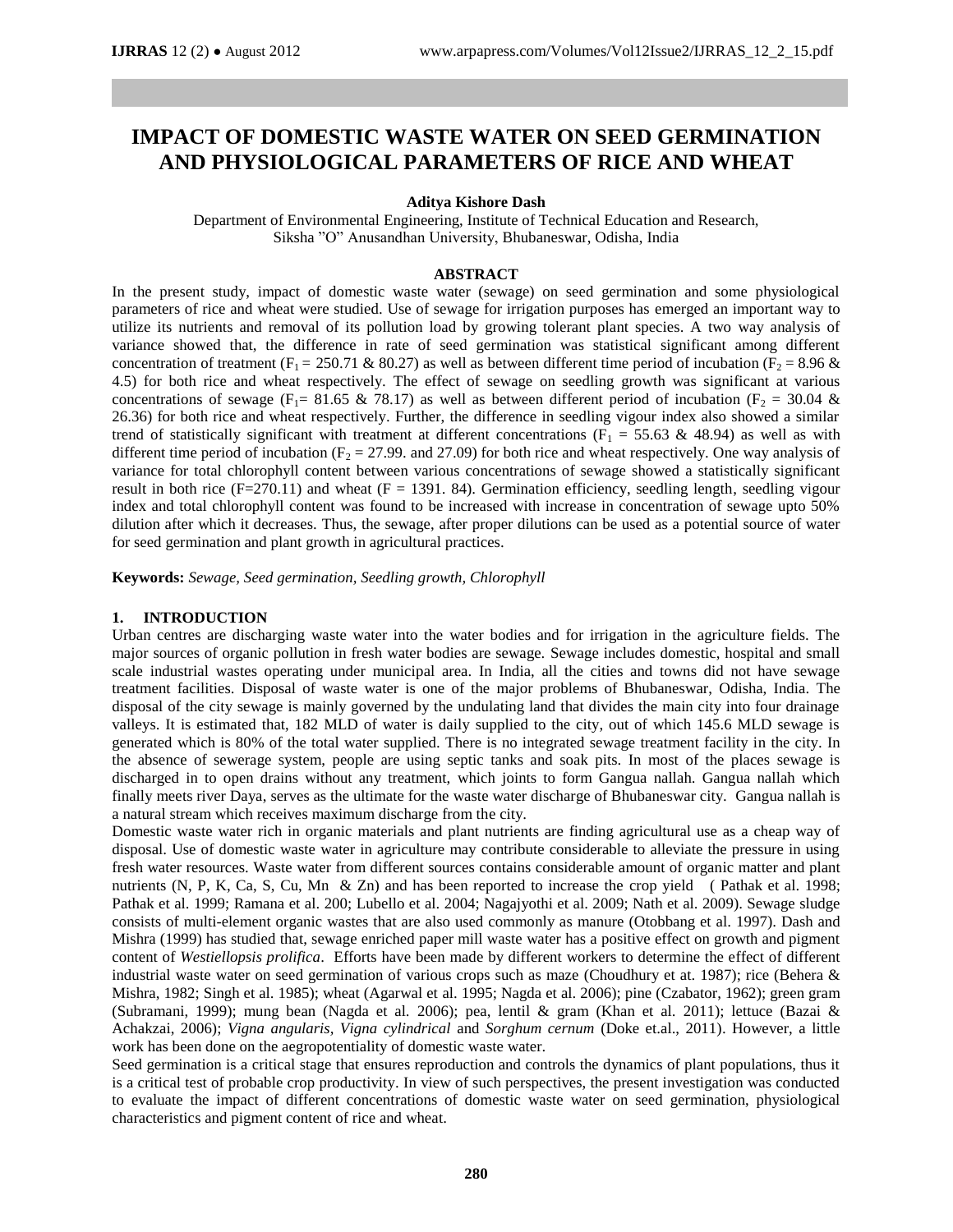### **2. MATERIALS AND METHODS**

### **2.1. Domestic Waste Water Sample**

For the present study, domestic waste water was collected from the Gangua nallah, Bhubaneswar city, Odisha, India. The sewage was collected in pre-cleaned, acid washed, 5L carboys and stored in refrigerator below  $5^{\circ}$ C until used. Standard procedure (APHA, 1998) was followed during the collection and analysis of waste water samples. Table 1 shows the physic- chemical analysis results of domestic waste water. For the present bioassays, waste water was diluted to Control, 10%, 25%, 50%, 75% & 100% (pure waste water without dilution).

| Sl. No.        | Parameters                                                | Values      |  |  |
|----------------|-----------------------------------------------------------|-------------|--|--|
|                | Colour                                                    | Light Black |  |  |
| $\overline{2}$ | Odour                                                     | Unpleasant  |  |  |
| 3              | Ph                                                        | 6.85        |  |  |
| 4              | Turbidity (NTU)                                           | 94          |  |  |
| 5              | Total Suspended Solid mg/l                                | 250         |  |  |
| 6              | Total Dissolved Solid mg/l                                | 630         |  |  |
| 7              | Total Solids mg/l                                         | 880         |  |  |
| 8              | Oil & Grease mg/l                                         | 4.0         |  |  |
| 9              | Total Residual Chlorine mg/l                              | ND          |  |  |
| 10             | Total Kjeldahl Nitrogen(as N) mg/l                        | 8.2         |  |  |
| 11             | Free Ammonia(as $NH_3$ ) mg/l                             | 1.8         |  |  |
| 12             | Biochemical Oxygen Demand (3 days at $27^{\circ}$ C) mg/l | 130         |  |  |
| 13             | Chemical Oxygen Demand mg/l                               | 280         |  |  |
| 14             | Copper (as Cu) mg/l                                       | 0.019       |  |  |
| 15             | Zinc (as Zn) mg/l                                         | 0.057       |  |  |
| 16             | Selenium (as Se) mg/l                                     | ND          |  |  |
| 17             | Dissolved Phosphate (as P) mg/l                           | 2.5         |  |  |
| 18             | Sulphide (as S) mg/l                                      | 1.1         |  |  |
| 19             | Sodium (as Na) mg/l                                       | 95          |  |  |
| 20             | Potassium(K) mg/l                                         | 30          |  |  |
| 21             | Sulphate $(SO_3)$ mg/l                                    | 240         |  |  |

*Table- 1 Physico-chemical characteristics of domestic wastewater*

### **2.2. Experimental Set-Up**

Seeds of rice (*Oriza sativa* L.) and wheat (*Triticum aestivum* L.) were sterilized with 0.1% w/v aqueous solution of mercuric chloride for 5 minutes to remove the microbes, followed with repeated washings by using sterilized double distilled water. A laboratory experiment of petridis culture was designed with three replicates from each dilution and 20 healthy treated seeds of uniform size per petridis were used. Plant seeds were spread on equal distance in each sterilized petridis lined with blotting paper. Then each petridis were irrigated with 5ml. of different concentrations of waste water into the respective petridis and then incubated at  $25\pm2$ <sup>0</sup>C. Different parameters like germination percentage, seedling length, seedling vigour index and chlorophyll content were recorded on different period of growth. First recording were done after 12hr. of incubation and subsequent recordings were after 1day interval till 10<sup>th</sup> day of incubation. The petridis were rearranged at random on every 2days to ensure no systematic effects due to positioning within the incubator. Visible radical growth and emergence of hypocotyls and the cotyledons were used to determine germination (ISTA, 2004).

# **2.3. Germination (%)**

Seed germination was observed by providing optimum conditions for each experimental set. Germination in each experimental set was recorded and total germination was calculated and expressed in percentage.

# **2.4. Seedling Length (cm)**

The root length and shoot length of the germinated seeds were measured from each experimental set. The shoot length was measured from the base of the primary leaf to the base of the hypocotyl and the mean shoot length was expressed in centimetre. Root length was measured from the tip of the primary root to the base of hypocotyl and mean root length was expressed in centimetre. By adding the root length and shoot length, seedling length was calculated and expressed in centimetre.

# **2.5. Seedling Vigour Index**

Vigour index was computed by adopting the formula suggested by Abul- Baki and Anderson (1973) and expressed in number.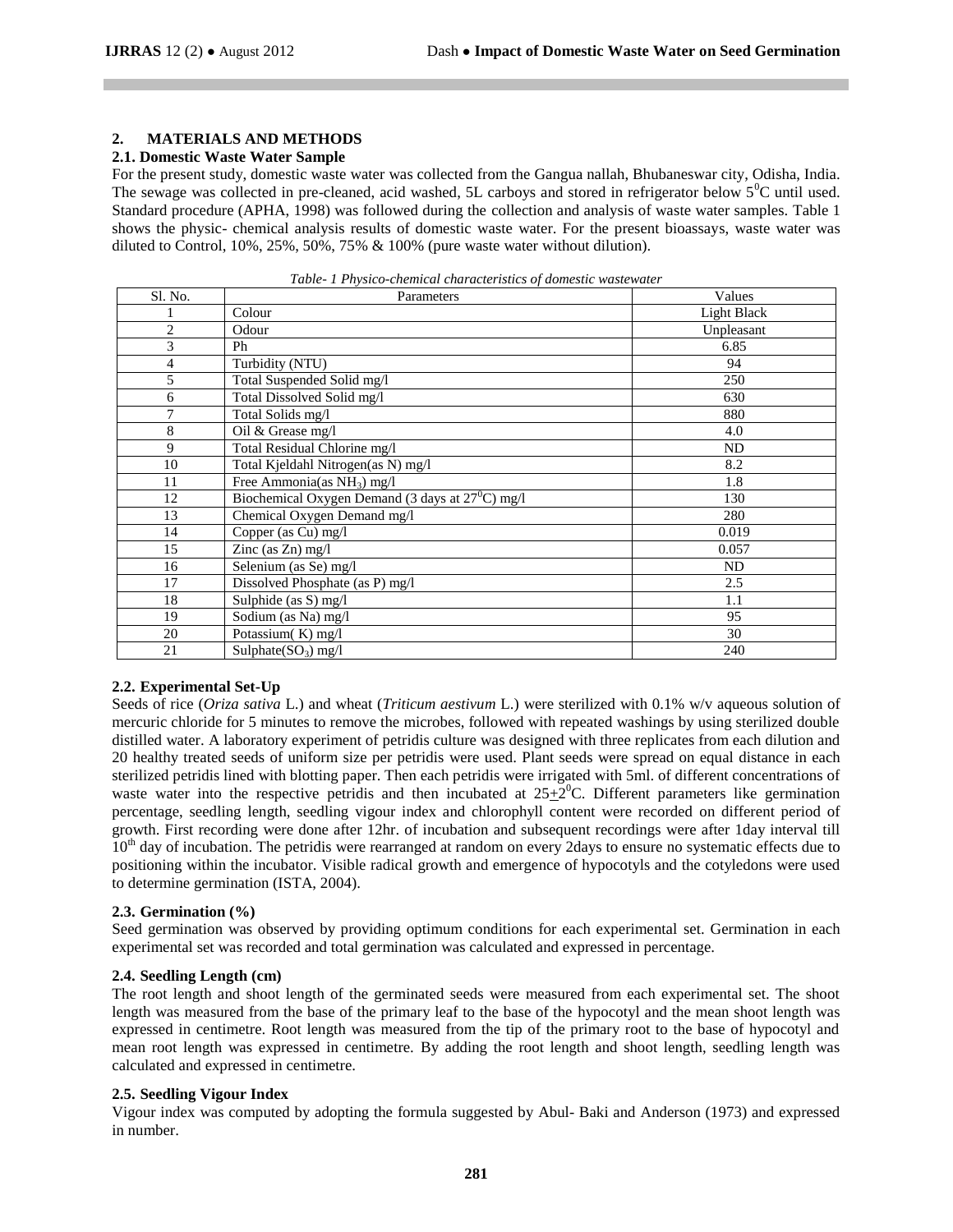SVI= Germination (%) X Seedling Length.

### **2.6. Chlorophyll Measurement**

Total chlorophyll content after eight days was extracted by 80% acetone and determined spectrophotometrically at wave lengths 663nm, 645nm & 470nm, after centrifugation of the extract at 5000rpm for 5min and calculated as per Lichenthaler and Wellburn(1983).

# **3. RESULTS AND DISCUSSION**

The rate of seed germination for both rice and wheat cultivars increases progressively with increasing concentration of domestic wastewater up to 50% and thereafter it decreases (Table 2 and 3). The effect of domestic wastewater on germination of rice and wheat was discourageable towards higher concentrations (70 to 90% inhibition rate with treatment of 75% and 100% wastewater). Khan et.al.(2011) in their experiment on impact of textile waste water on seed germination found that, in higher concentrations, the germination of seed is affected. Nagda et.al. (2006) found that, at higher concentration of industrial effluent, the seed germination efficiency decreases. Osmotic pressure of the effluent increases at higher concentrations of total salts making inhibition more difficult and retard germination efficiencies. The ability of seeds to germinate under high osmotic pressure differs with variety as well as species (Unger, 1987). Lower concentration of effluent supports 100% seed germination in Kidney bean and millet, but osmotic pressure associated with higher concentration of sugar factory effluent were found to reduce the germination in kidney bean and millet (Ajmal and Khan, 1983). The treatment with polluted water also delayed seed germination in both rice and wheat. This may be due to decrease in water uptake at higher level of salinity in view of toxicity of high osmotic pressure of the seedling medium. Khan and Sheikh (1976) have reported significant reduction and delay in the germination of *Capsium annum* seeds. In the present study, difference in the rate of seed germination in both rice and wheat was statistically significant among different concentrations of treatment ( $F_1$  = 250.71 & 80.27 at P  $\leq$  0.01) as well as between different time periods of incubation (F<sub>2</sub> = 8.96 & 4.5 at P  $\leq$  0.01). The reduction in seed germination may be due to higher soluble salt in the polluted water. Khan and Sheikh (1976) have reported significant reduction and delay in the germination of *Capsicum annum* seeds with the treatment of sewage. They revealed that, this is due to decrease in water uptake at higher level of salinity in view of toxicity of high osmotic pressure due to high soluble salts.

| Time after<br>treatment | Concentration of treated domestic waste water |     |     |     |     |      |  |
|-------------------------|-----------------------------------------------|-----|-----|-----|-----|------|--|
|                         | Control                                       | 10% | 25% | 50% | 75% | 100% |  |
| 12hrs                   |                                               | Δ   |     | ∡   | ∡   | △    |  |
| $\frac{1}{3}$ st day    |                                               | 10  | 10  | 20  |     |      |  |
| $\gamma$ nd<br>day      | 80                                            | 90  | 90  | 100 | 60  | 50   |  |
| $\gamma$ rd<br>day      | 100                                           | 100 | 100 | 100 | 80  | 80   |  |
| day                     | 100                                           | 100 | 100 | 100 | 90  | 80   |  |
| $\epsilon$ th<br>day    | 100                                           | 100 | 100 | 100 | 90  | 80   |  |

*Table-2 Percentage germination of rice grown in different concentrations of domestic waste water.*

|            | Table-3 Percentage germination of wheat grown in different concentrations of domestic wastewater. |
|------------|---------------------------------------------------------------------------------------------------|
| Time after | Concentration of treated domestic waste water                                                     |

| treatment              |           |           |     |           |           |           |
|------------------------|-----------|-----------|-----|-----------|-----------|-----------|
|                        | Control   | 10%       | 25% | 50%       | 75%       | 100%      |
| 12hrs                  | $\lambda$ | $\lambda$ | . . | $\lambda$ | $\lambda$ | $\lambda$ |
| $\sqrt[3]{\text{day}}$ |           |           |     |           |           |           |
| $\sim$ nd<br>day       | 50        | 90        | 100 | 100       | 40        | 30        |
| $\gamma$ rd<br>day     | 100       | 100       | 100 | 100       | 80        | 70        |
| day                    | 100       | 100       | 100 | 100       | 90        | 70        |
| cth<br>day             | 100       | 100       | 100 | 100       | 90        | 70        |

The data presented here also depicted significant declined in seedling length with treatment of sewage at the concentrations (75% and 100%). However, treatment at lower concentrations (25% and 50%) seedling length in both rice and wheat increases (Figure 1 & 3). Bazai and Achakzai (2006) in their experiment on effect of waste water from Quetta city on the germination and seedling growth of Lettuce, noted that in the initial doses of polluted water, the plumule length was increased as compared with the control, but at higher concentrations it decreases.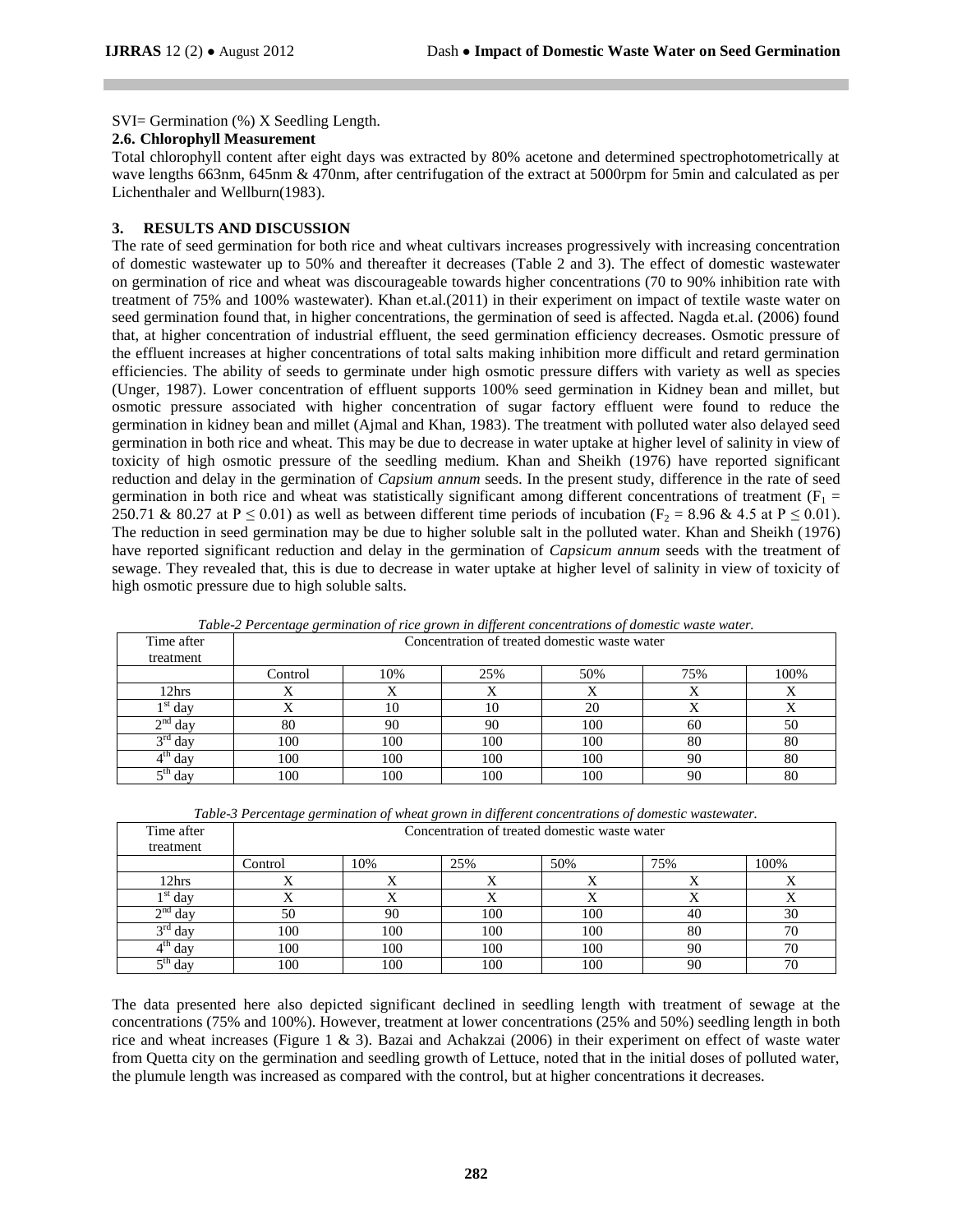

**Time after treatment**

Figure 1. *Effect of domestic wastewater on seedling length of rice. The vertical bars indicate least significant difference (l.s.d) values at 0.05 level of significance.*



#### **Time after treatment**

Figure 3. *Effect of domestic wastewater on seedling length of wheat. The vertical bars indicate least significant difference (l.s.d) values at 0.05 level of significance.*

The effect of polluted water on seedling length was found to be statistically significant with treatment at various concentrations of sewage (F<sub>1</sub> = 81.65 & 78.17 at P  $\leq$  0.01) as well as between different time period of incubation (F<sub>2</sub>)  $= 30.04 \& 28.36$  at P  $\leq 0.01$ ) in both rice and wheat seedlings. Similar trend was observed on seedling vigour index in both rice and wheat seedling respectively. The vigour index was increased with the treatment of sewage upto 50% and thereafter it declined gradually towards high concentrations both in rice and wheat (Figure 2  $\&$  4). The difference in vigour index was also found to be statistically significant with treatment at different concentrations  $(F<sub>1</sub>$ = 55.63 & 48.94 at P  $\leq$  0.01) as well as with different time periods (F<sub>2</sub> = 27.99 & 27.09 at P  $\leq$  0.01) in both rice and wheat respectively.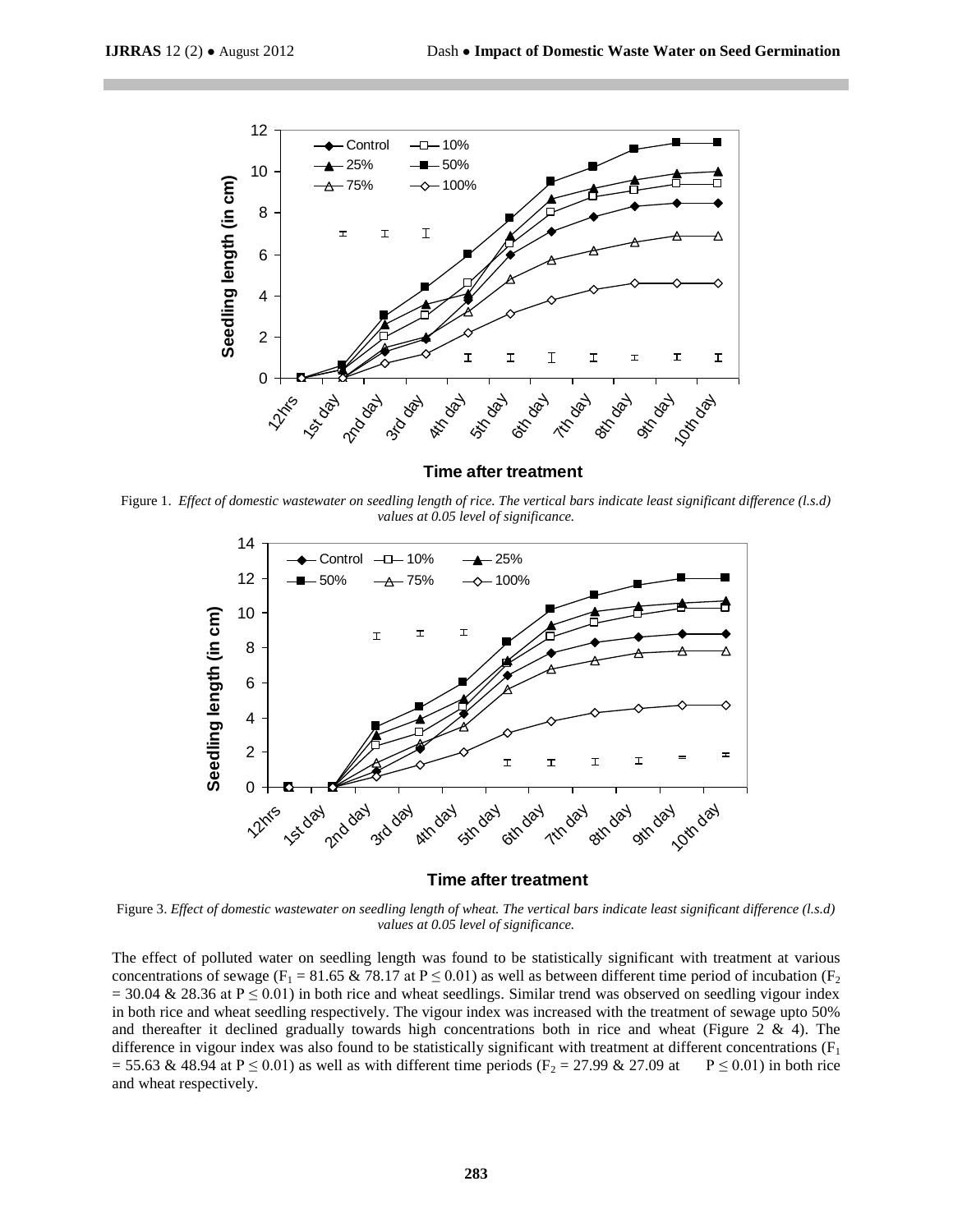

Figure 2. *Effect of domestic wastewater on seedling vigour index of rice. The vertical bars indicate least significant difference (l.s.d) values at 0.05 level of significance.*



**Time after treatment**

Figure 4. *Effect of domestic wastewater on seedling vigour index of wheat. The vertical bars indicate least significant difference (l.s.d) values at 0.05 level of significance.*

Further, the chlorophyll content in both rice and wheat seedling was increased upto 50% treatment of sewage and there after declined gradually at high concentrations (Figure 5). Enhancement of chlorophyll content in both rice and wheat may be due to higher nutrient uptake from the wastewater. Nagda et.al.(2006) in their experiment on seed germination bioassays to assess toxicity of molasses fermentation based bulk drug industry effluent also found similar result. Srivastava and Sanhai (1987) also found similar results using distillery wastewater. Higher concentration of waste water are inhibitory to synthesis of chlorophyll molecules particularly chlorophyll *a* (khan et. al., 2011). The variation in chlorophyll content was found to be statistically significant with treatment at various concentration of sewage (F = 270.11 & 1391.84 at  $P \le 0.01$  both in rice and wheat respectively).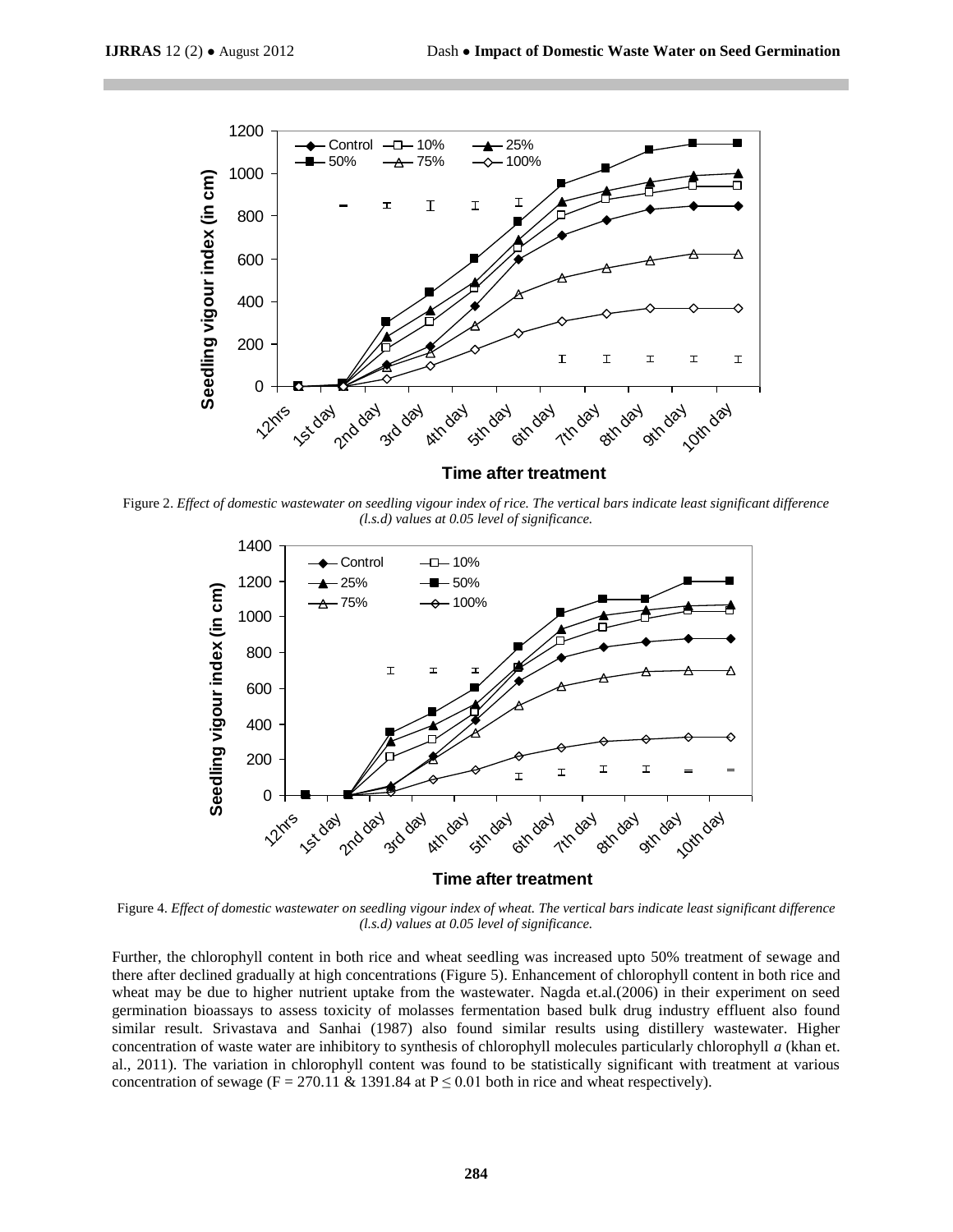

**Concentration of domestic waste water**

Figure 5. *Effect of domestic wastewater on total chlorophyll content of rice and wheat. The vertical bars indicate standard deviation.*

### **4. CONCLUSION**

The use of domestic wastewater in plant nourishment would be beneficial alternative resources to fresh water. On the basis of overall performance as exhibited by two crops (rice & wheat) when subjected to domestic wastewater, it can be suggested that, sewage is a prospective source of different plant nutrients. Thus, sewage can be used for irrigation purposes in agricultural practices after proper dilutions. It is also suggested that, treatment of sewage is necessary to minimise the pollution effects before it is discharged to the land.

#### **5. REFERENCES**

- [1]. Abul- Baki, A.A., Anderson, J.D., 1973. Vigour determination in soybean by multiple criteria. Crop Science 3, 630-637.
- [2]. Agarwal, S.R., Chaturvedi, C., Chaturvedi, C., 1995. Effect of industrial effluents of a paper and sugar mill on the germination of wheat (*Triticum aestivum*). Journal of Living World 2, 16-19.
- [3]. Ajmal, M., Khan, A.U., 1983. Effects of sugar factory effluent on soil and crop plants. Environmental pollution 30, 135-141.
- [4]. APHA, 1998. Standard methods for examination of water and wastewater, 20<sup>th</sup> ed., American Public Health Association, Water pollution control federation, Washington, D.C.
- [5]. Bazai, Z.A., Achakzai, A.K.K., 2006. Effect of waste water from Quetta city on germination and seedling growth of Lettuce (*Lactuca sativa* L.). Journal of Applied Science 6 (2), 380-382.
- [6]. Behera, B.K., Mishra, B.N., 1982. Analysis of industrial effluent on growth and development of rice seedling. Environmental Research 28, 10-20.
- [7]. Choudhury, S.K., Jha, A.N., Srivastava, D.K., 1987. Effect of paper mill effluent on seed germination and seed germination and seedling growth in maize. Environmental Ecology 5, 285-287.
- [8]. Czabator, F.J., 1962. Germination value: An index combining seed and completeness of pine seed germination. Forensic Science 8, 386-396.
- [9]. Dash, A.K., Mishra, P.C., 1999. Growth response of the blue-green alga, *Westiellopsis prolifica* in sewage enriched paper mill waste water. Review of International Contamination Ambient 15 (2), 79-83.
- [10]. Doke, M.K., Khan, E.M., Rapoul, J. and Shaikh, A., 2011. Physico-chemical analysis of sugar industry effulunt and its effect on seed germination of *Vignangularis, Vigna cylindrical* and *Sorghum cernum* 5,7-11.
- [11]. ISTA, 2004. International seed testing association. Seed Science Technology 13, 299-335.
- [12]. Khan, M.G., Danlel, G., Konjit, M., Thomas, A., Eyasu, S.S., Awoke, G., 2011. Impact of textile waste water on seed germination and some physiological parameters in pea (*Pisum sativum* L.), Lentil (*Lens esculentum* L.) and gram (*Cicer arietinum* L.). Asian Journal of Plant Science, 10, 269-273.
- [13]. Khan, S.S. and Sheikh, K.H., 1976. Effects of different level of salinity on seed germination and growth of *Capsicum annam.* Biologia 22, 15-25.